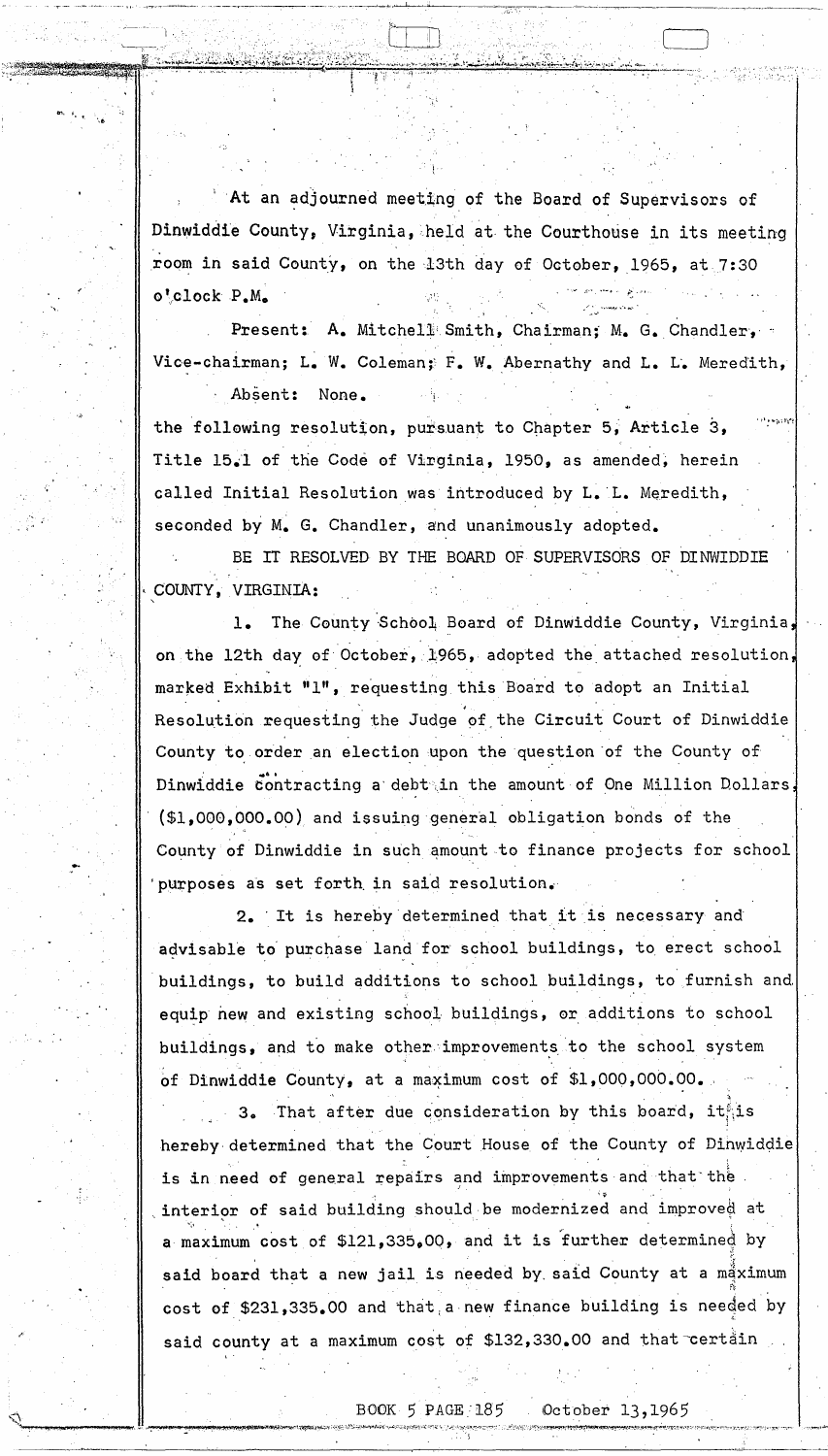repairs and improvements should be made to the Clerk's *Office* -of the County of Dinwiddie at a maximum cost of \$15,000.00, all of which is needed to keep abreast of the progress of the County of *Dinwiddie,* and *it* is further determined by the Board that the costs of these projects shall not exceed the sum of \$500,000.00.

4. It is hereby determined that it is necessary and advisable to contract a debt on the credit of the County of Dinwiddie in the maximum amount of \$1,500,000.00 to finance the purchase of land for school buildings, to build school bui14ings, to build additions to existing school buildings, to furnish and equip new and existing school buildings, or additions to school buildings, and to make other improvements to the school system of Dinwiddie County, and to make necessary repairs and<br>improvements to the Court House building of said County and to. modernize the interior of said building, to build a new jail for said County and to build a new finance building and to make certain repairs and improvements to the Clerk's Office of the County of Dinwiddie, and to issue general obligation bonds of the ~' County of, Dinwiddie in the maximum amount of \$1,,500,000.00, to finance said projects pursuant to Chapter 5, Article 3, Title 15.1 of the Code of Virginia, 1950, as amended; which said bonds shall bear interest at a rate not exceeding six per cent (6%) per annum, shall mature in such annual or semi-annual installments, as may hereafter be determined by resolution of this Board, the last installment of which shall be payable not more than thirty years from the date of such bonds, and said bonds may be made redeemable before maturity, at the option of this Board, at such price or prices and under such terms and conditions as may be fixed by this Board prior to the issuance of the bonds. A tax sufficient to pay the principal and interest of said bonds as the same mature shall be levied upon all of the property subject to taxatiôn by said County.

A certified copy of this initial resolution shall be presented by the Clerk of this Board to the Judge of the Circuit

**Server Start** 

اسد . ...دی

·u..,:..\! .. ,:,

\.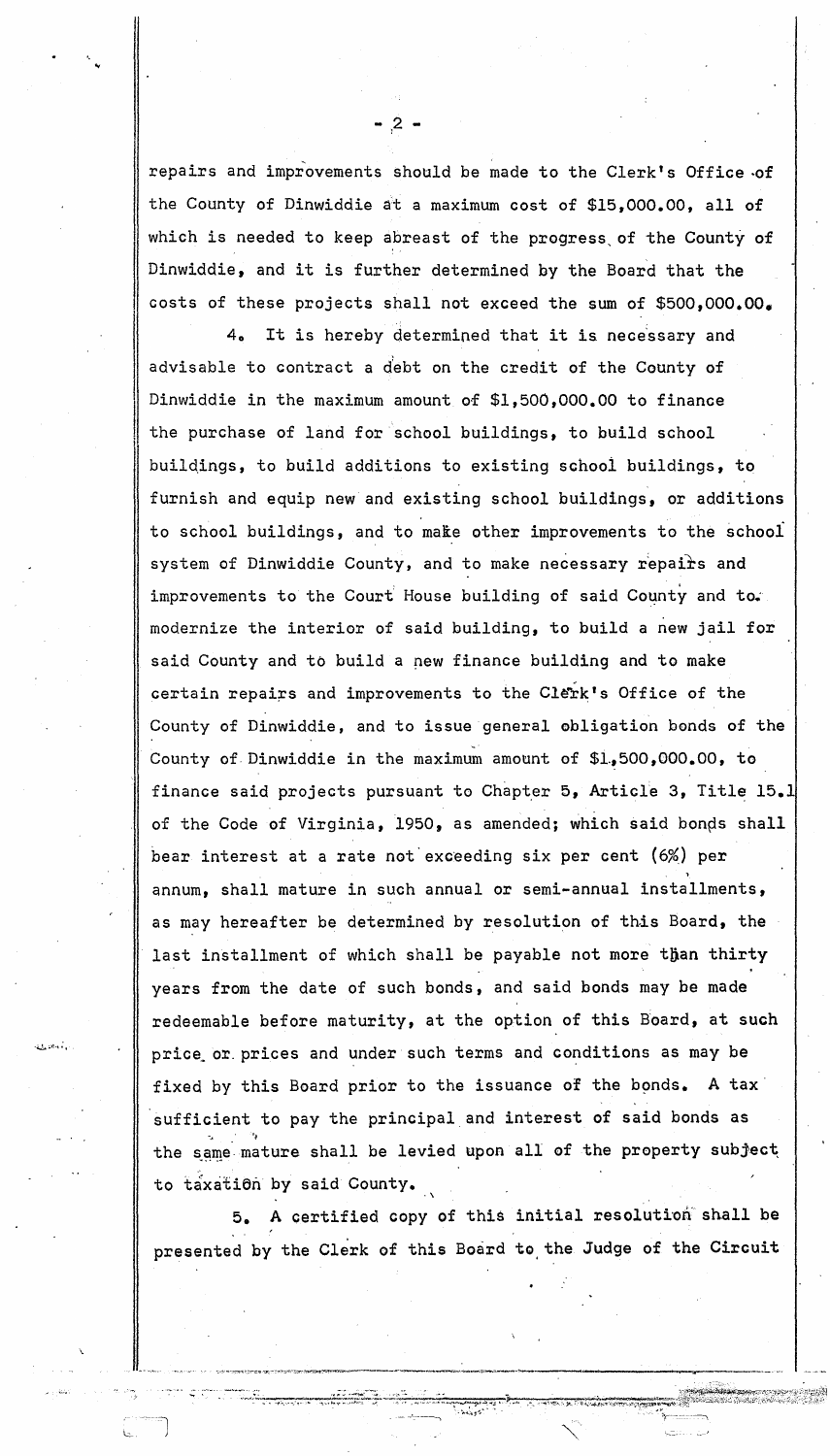Court of Dinwiddie County and the said Judge of said Court is hereby requested, to enter an order requiring the Judges of Election on a day fixed in his said order, not less than ten days, nor more than thirty days, from the date of said order, to open a poll and take the sense of the qualified voters of the County of Dinwiddie on the question of contracting a debt in the amount of \$1,500,000.00 and issuing general obligation bonds of the County of Dinwiddie in such amount for the purposes set forth! in paragraphs 1 and 3 of this resolution.

and let present

 $3 \div$ 

This resolution shall take effect immediately,  $6.$ 

The foregoing resolution was adopted by the following  $7.$ vote:

L. L. Meredith, M. G. Chandler, F. W. Abernathy Ayes: L. W. Coleman, A. M. Smith Nayes: None.

الشرار